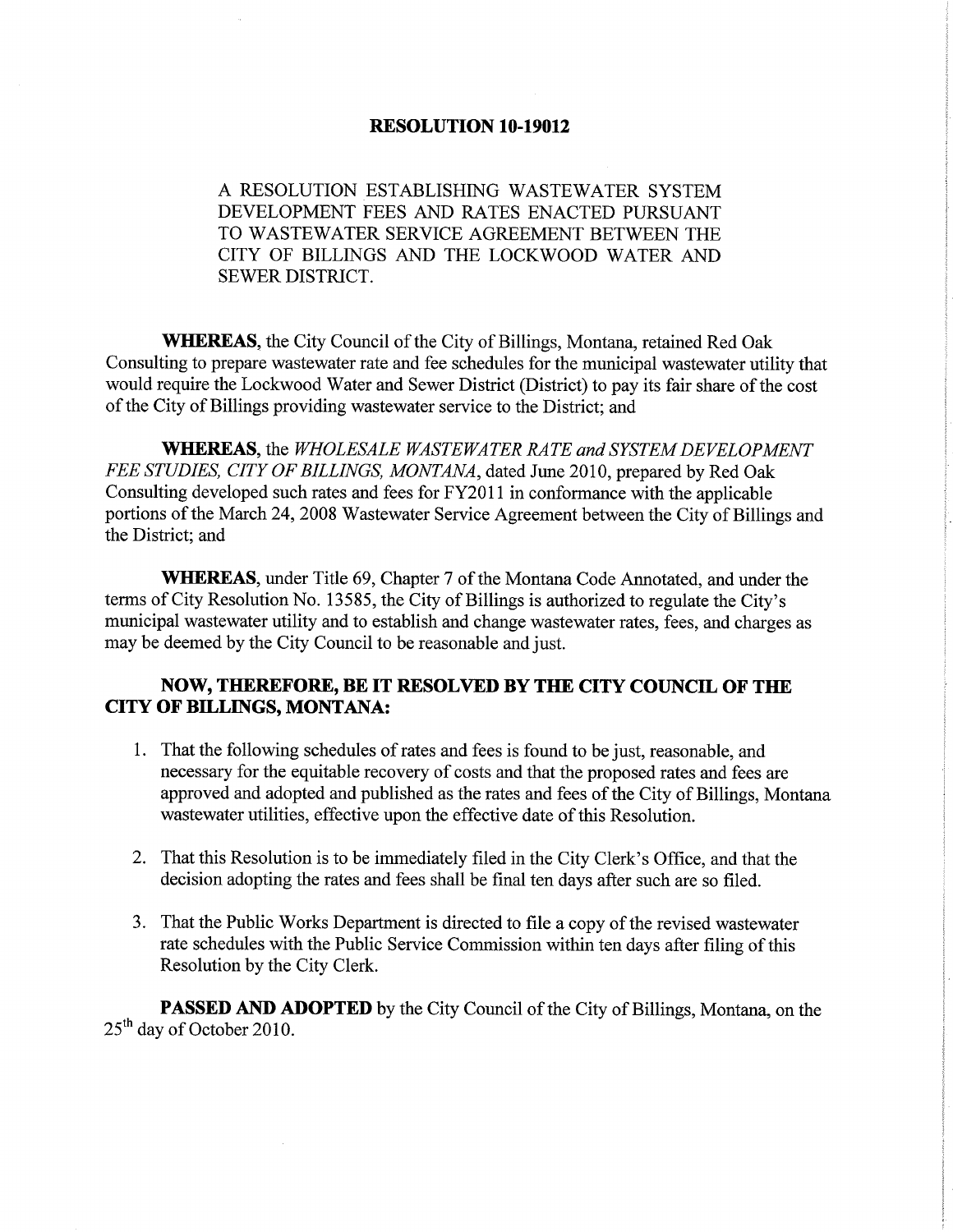

ATTEST:

BY: Cari Martin

THE CITY OF BILLINGS

Hanel BY:  $\omega$ . omss

Thomas W. Hanel, Mayor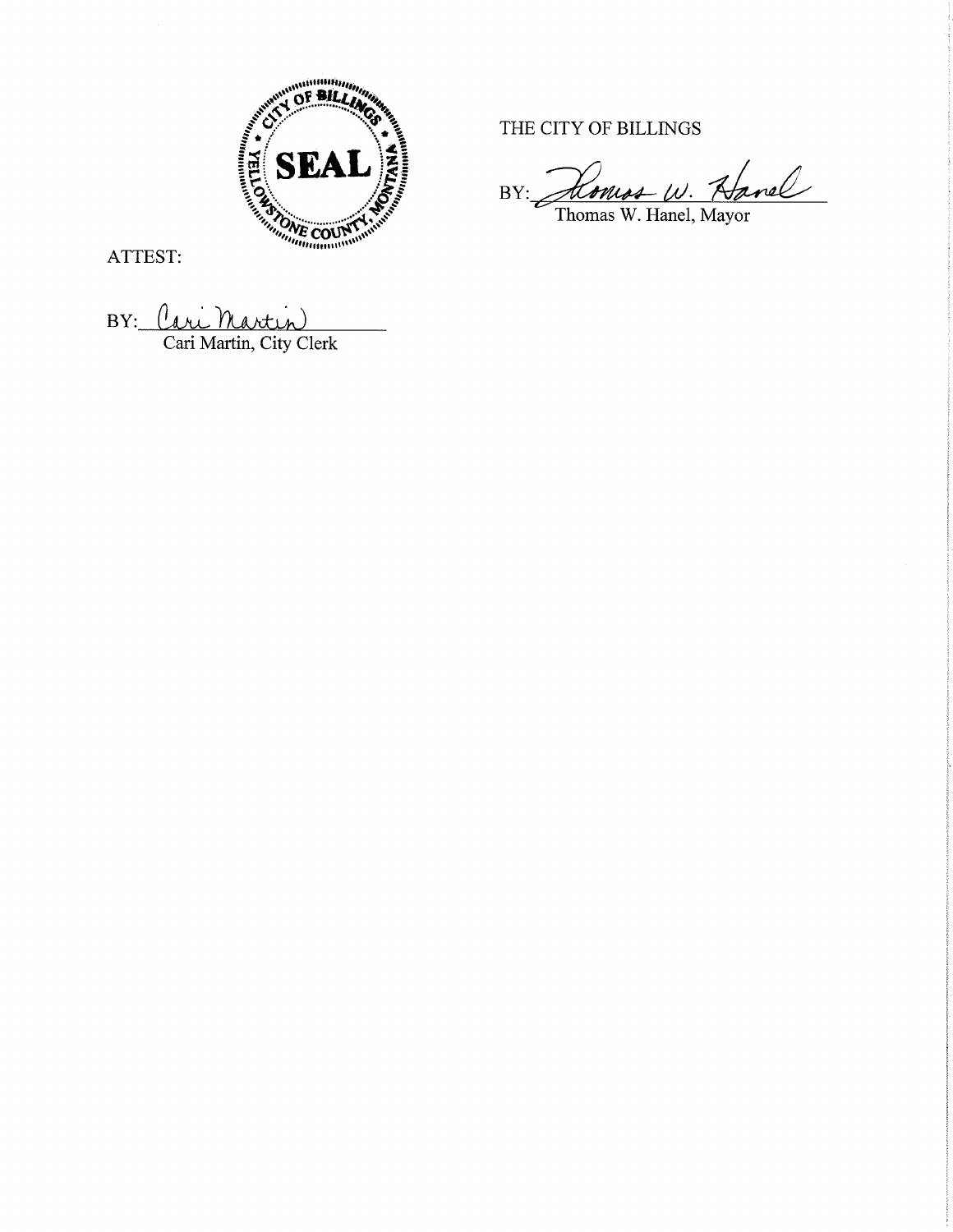#### PUBLIC WORKS DEPARTMENT

# WASTEWATER UTILITY

# RATES AND CHARGES

## Schedule IA

#### Lockwood Wastewater Monthly Charge

Available for: Lockwood Sewer District.

Wholesale Rate \$0.162 per Ccf plus monthly fixed cost of \$18,506

Surcharge Fee 6% (Not applicable to wastewater system development fee and franchise fee)

EFFECTIVE: BY BY

Public Works Director

APPROVED BY THE CITY COUNCIL OF THE CITY OF BILLINGS, MONTANA<br>Resolution No. 10-19012 Date Approved: October 25, 201 Date Approved: October 25, 2010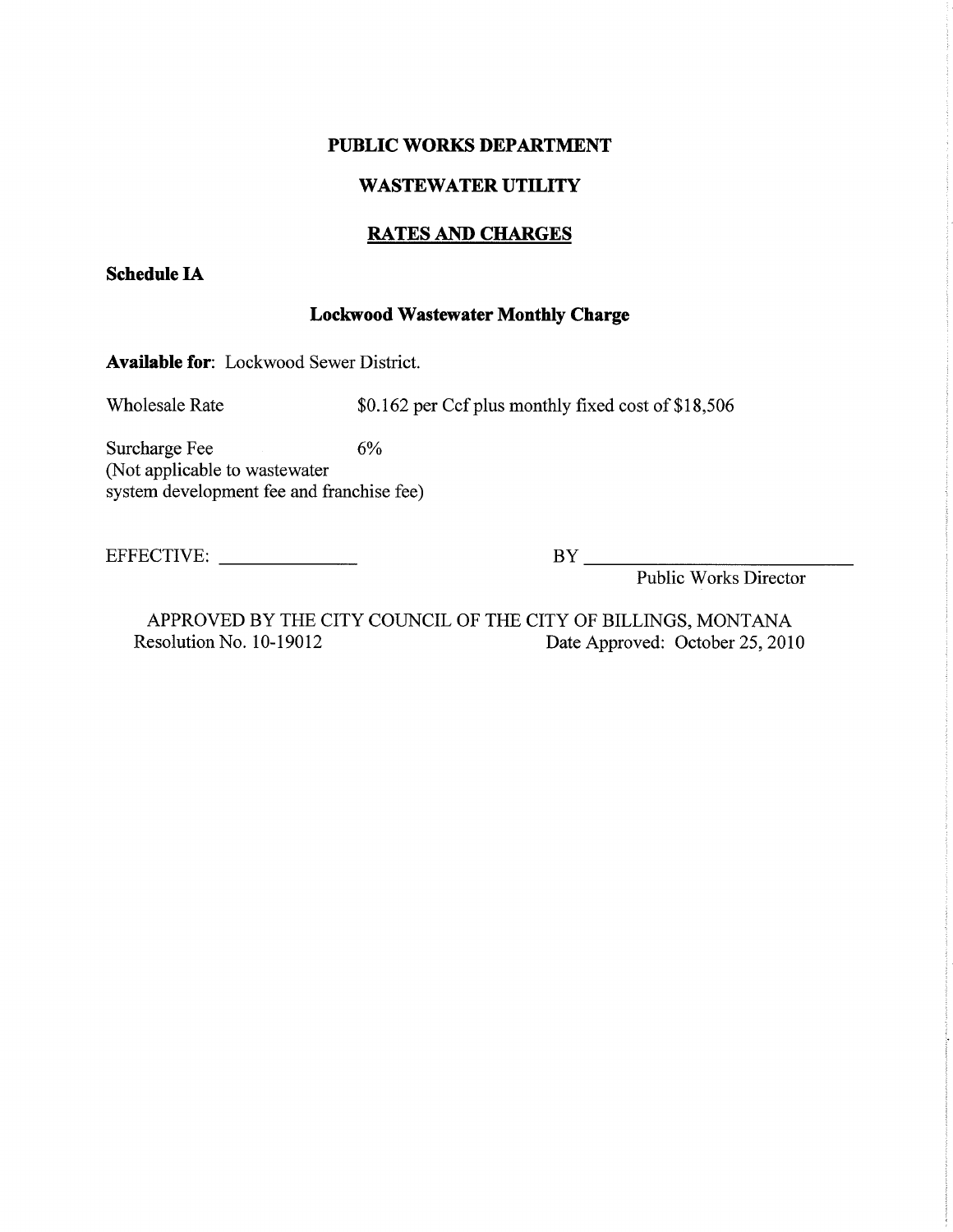#### PUBLIC WORKS DEPARTMENT

## **WASTEWATER UTILITY**

#### **RATES AND CHARGES**

## **SCHEDULE IB**

# **Minimum Monthly Wastewater Charges**

|                     | <b>Effective Date</b> |        |        |
|---------------------|-----------------------|--------|--------|
| Meter Size          | 7/1/08                | 7/1/09 | 8/5/10 |
|                     | $($)$                 | $(\$)$ | $(\$)$ |
| <b>INSIDE CITY</b>  |                       |        |        |
| 3/4"                | 5.44                  | 5.75   | 6.22   |
| 1"                  | 6.09                  | 6.45   | 7.02   |
| $1^{1/2}$           | 6.78                  | 7.20   | 7.87   |
| 2"                  | 6.95                  | 7.40   | 8.09   |
| 3"                  | 9.34                  | 9.99   | 10.99  |
| 4"                  | 26.90                 | 29.09  | 32.33  |
| $6$ "               | 33.41                 | 36.16  | 40.30  |
| 8"                  | 48.59                 | 52.67  | 58.78  |
| 10"                 | 65.94                 | 71.53  | 79.90  |
| <b>OUTSIDE CITY</b> |                       |        |        |
| 3/4"                | 5.99                  | 6.33   | 6.86   |
| 1"                  | 6.70                  | 7.11   | 7.73   |
| $1^{1/2}$           | 7.46                  | 7.93   | 8.66   |
| 2"                  | 7.65                  | 8.14   | 8.90   |
| 3"                  | 10.27                 | 10.98  | 12.08  |
| 4"                  | 29.59                 | 32.00  | 35.57  |
| 6"                  | 36.75                 | 39.78  | 44.33  |
| 8"                  | 53.45                 | 57.94  | 64.66  |
| $10$ "              | 72.54                 | 78.69  | 87.91  |

EFFECTIVE:

BY Public Works Director

APPROVED BY THE CITY COUNCIL OF THE CITY OF BILLINGS, MONTANA Date Approved: October 25, 2010 Resolution No. 10-19012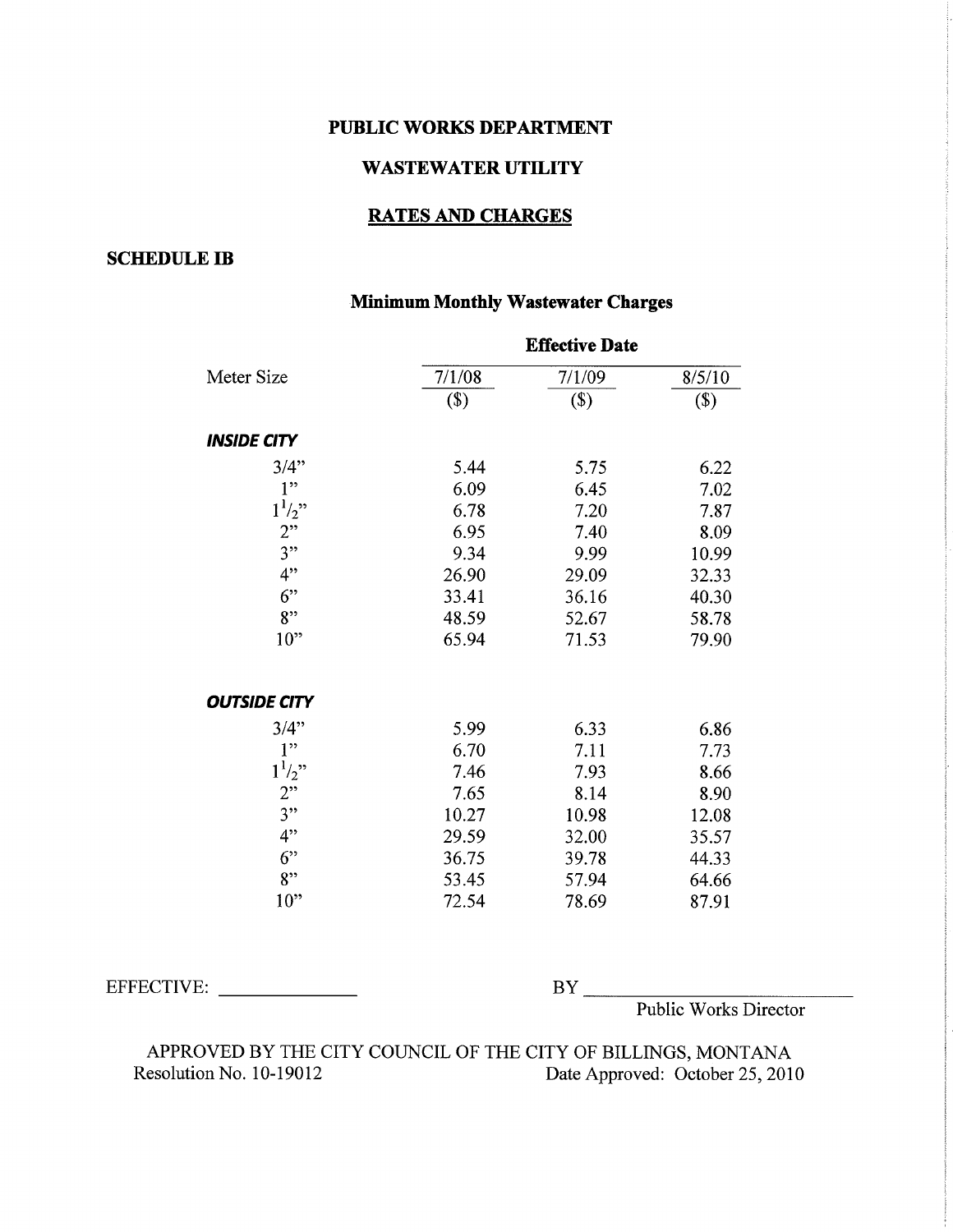#### PUBLIC WORKS DEPARTMENT

#### WASTEWATER UTILITY

#### RATES AND CHARGES

#### Schedule VII

## Lockwood Wastewater System Development Fees<sup>(1)</sup>

| Meter Size              |             |
|-------------------------|-------------|
| $3/4$ " or less (1 EDU) | \$<br>637   |
| 1"                      | \$<br>1,957 |
| $1\frac{1}{2}$          | \$<br>5,677 |
| 2"                      | \$9,792     |
| 3"                      | \$25,410    |
| 1"                      | \$59,483    |

(1) Applicable to Lockwood applicants only.

For connections to the water system with meters larger than 4-inches, the City will forecast the requirements for the flow, biochemical oxygen demand (BOD), and total suspended solids (TSS) to determine the number of EDUs. For connections to the Lockwood system, the number of EDUs associated with the requirements may be determined by the following:

$$
EDUs = \left[\frac{Flow * 0.8697}{249}\right] + \left[\frac{(BOD) * 0.0760}{151.7}\right] + \left[\frac{(TSS) * 0.0543}{151.7}\right]
$$

Where:

- Flow is projected maximum monthly average wastewater flow of the new user in gallons per day, and
- BOD is the projected BOD loading of the new customer in pounds per year of the new user's effluent, and
- TSS is the projected TSS loading of the new customer in pounds per year of the new user's effluent.

The constants used in the above formula are:

- $\bullet$  0.8697 equals the proportion of the City's wastewater facilities allocated to the flow parameter in its cost-of-service analysis
- 249.0 equals the estimated capacity requirements of an EDU in gallons per day of flow on maximum monthly average basis
- 0.0760 equals the proportion of the City's wastewater facilities allocated to the BOD parameter in its cost-of-service analysis